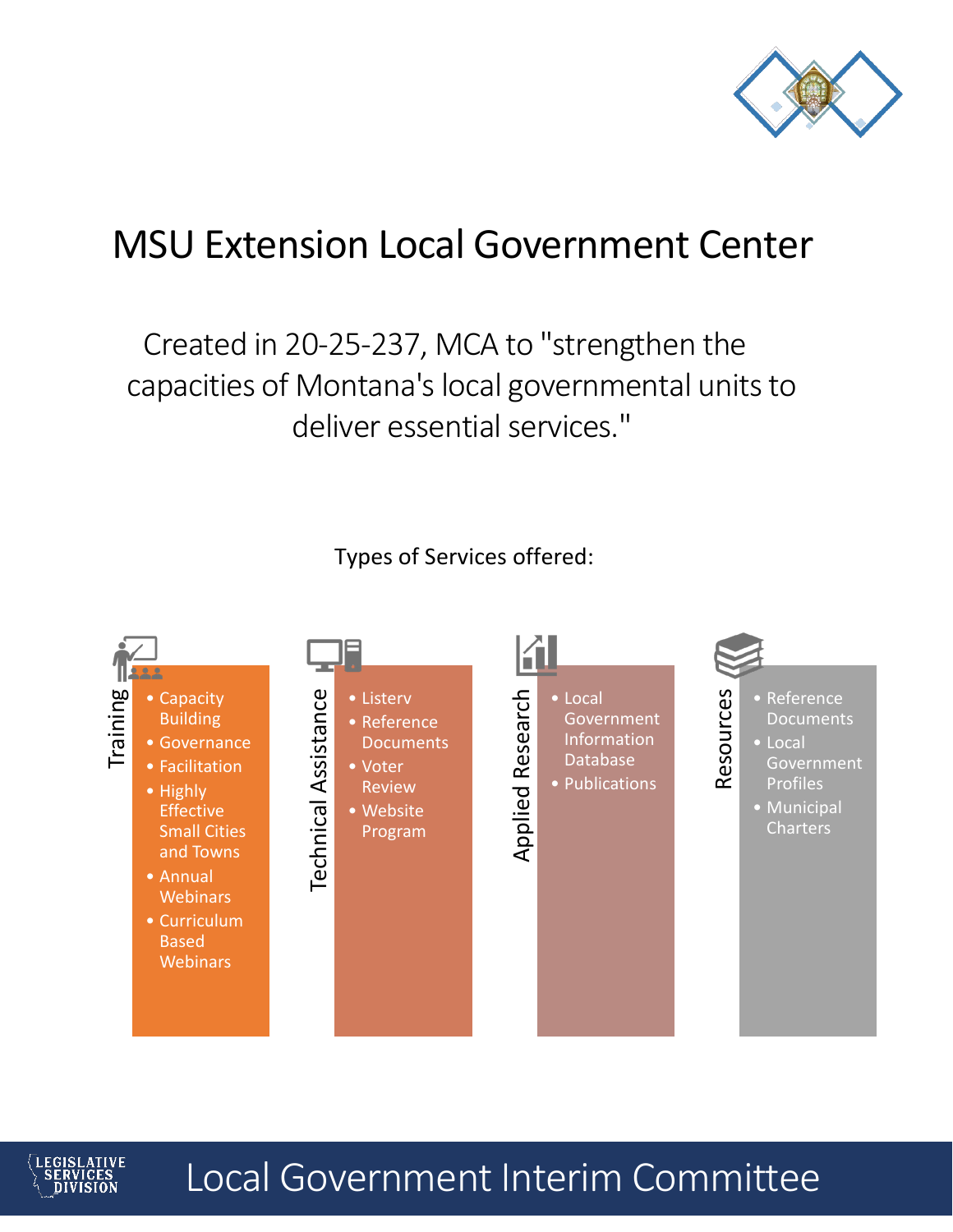# LOCAL GOVERNMENT VOTER REVIEW

# CONSTITUTIONAL & STATUTORY REQUIREMENTS

# MONTANA CONSTITUTION:

[Article XI, Part XI, Section 9.](https://leg.mt.gov/bills/mca/title_0000/article_0110/part_0010/section_0090/0000-0110-0010-0090.html) **Voter review of local government**. (1) The legislature shall, within four years of the ratification of this constitution, provide procedures requiring each local government unit or combination of units to review its structure and submit one alternative form of government to the qualified electors at the next general or special election.

(2) The legislature shall require an election in each local government to determine whether a local government will undertake a review procedure *once every ten years<sup>[1](#page-1-0)</sup>* after the first

election. Approval by a majority of those voting in the decennial general election on the question of undertaking a local government review is necessary to mandate the election of a local government study commission. Study commission members shall be elected during any regularly scheduled election in local governments mandating their election.

Next scheduled voter review: 2024

# STATUTORY REFERENCES:

*The following statutes set the parameters and model processes for the voter review required in the MT Constitution.* 

**7-3-171. Purpose**. The purpose of [7-3-171](https://leg.mt.gov/bills/mca/title_0070/chapter_0030/part_0010/section_0710/0070-0030-0010-0710.html) through [7-3-193](https://leg.mt.gov/bills/mca/title_0070/chapter_0030/part_0010/section_0930/0070-0030-0010-0930.html) is to provide a mechanism for local government review as required by Article XI, section 9, of the Montana constitution.

**7-3-173. Establishment of study commissions**. (1) A study commission may be established by an affirmative vote of the people. An election on the question of conducting a local government review and establishing a study commission must be held if:

(a) the governing body of the local government unit calls for an election by resolution;

(b) a petition signed by at least 15% of the electors of the local government calling for an election is submitted to the governing body; or

<span id="page-1-0"></span><sup>1</sup> Emphasis added.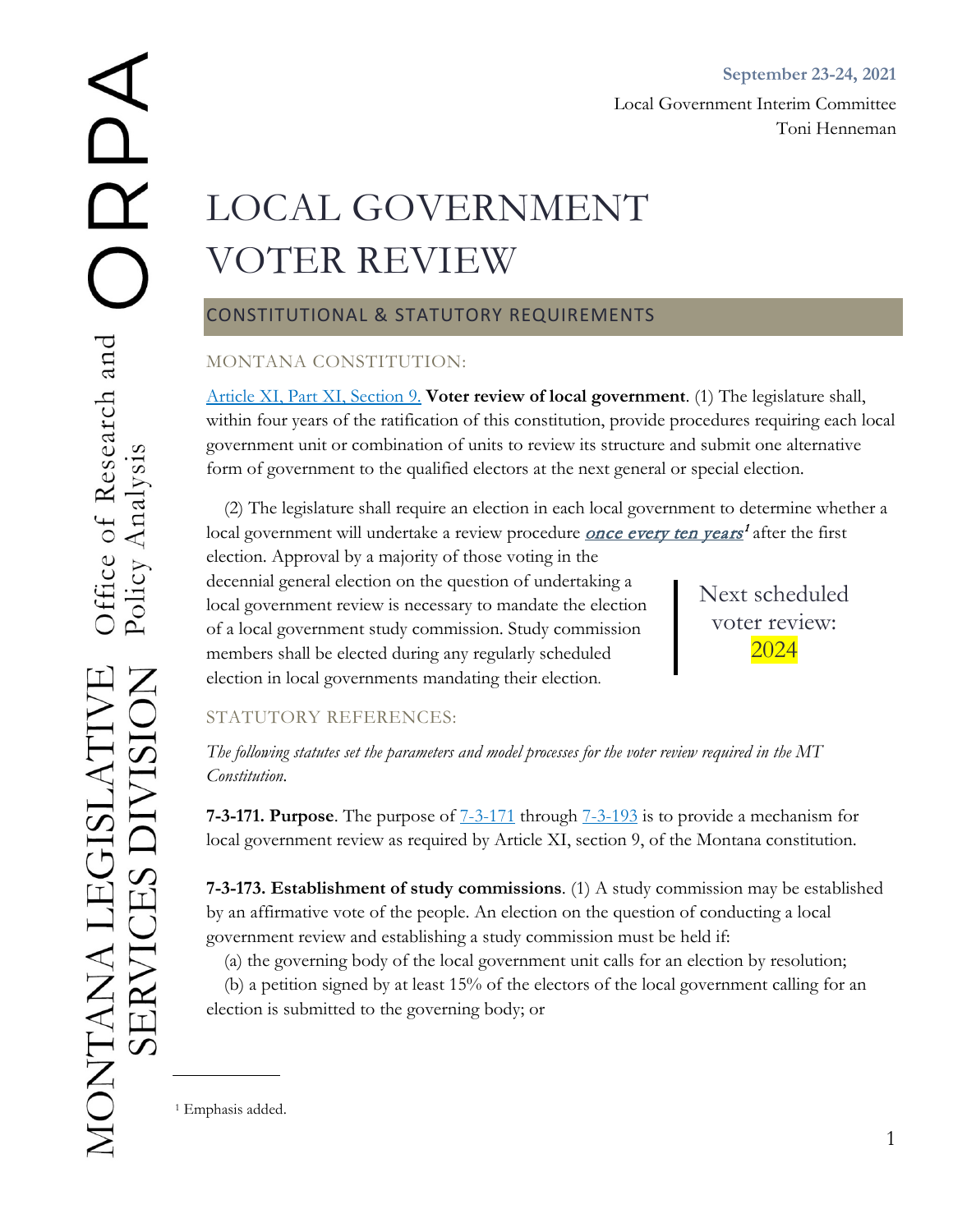(c) 10 years have elapsed since the electors voted on the question of conducting a local government review and establishing a study commission.

(2) The governing body shall call for an election on the question of conducting a local government review and establishing a study commission, as required by Article XI, section 9(2), of the Montana constitution, within 1 year after the 10-year period referred to in subsection (1)(c).

**7-3-174. Election dates and procedures**. (1) An election on the question of establishing a study commission under 7-3-173 must be held in conjunction with a primary election held on the date established in 13-1-107.

(2) An election of study commission members under 7-3-176 must be held in conjunction with a general election held on the date established in 13-1-104.

(3) The elections must be counted, canvassed, and returned as provided in Title 13 for general elections.

(4) The election administrator shall report the results of an election conducted under 7-3-171 through 7-3- 193 to the secretary of state within 15 days of the date the election results become official.

7-3-175. Ballot form and question. The question of conducting a local government review and establishing a study commission must be submitted to the electors in substantially the following form:

Vote for one:

[ ] FOR the review of the government of (insert name of local government) and the establishment and funding, not to exceed (insert dollar or mill amount), of a local government study commission consisting of (insert number of members) members to examine the government of (insert name of local government) and submit recommendations on the government.

[] AGAINST the review of the government of (insert name of local government) and the establishment and funding, not to exceed (insert dollar or mill amount), of a local government study commission consisting of (insert number of members) members to examine the government of (insert name of local government) and submit recommendations on the government.

**7-3-176. Election of commission members — appointments.** (1) An election to fill the positions on the local government study commission must be held in accordance with 7-3-174. A primary election may not be held.

(2) The names of study commission candidates who have filed declarations of nomination not later than the filing deadline established in 13-1-403 must be placed on the ballot. There is no filing fee. The election is nonpartisan, and candidates must be listed without party or other designation or slogan. The secretary of state shall prescribe the ballot form for study commissioners.

(3) Candidates for study commission positions must be electors of the local government for which the study commission has been established. The candidates may not be elected officials of the local government.

(4) The number of candidates, equal to the number of study commission positions to be elected, receiving the highest number of votes, which includes votes cast for candidates who have officially filed nominations and votes for write-in candidates, must be declared elected. If there is a tie vote among candidates, the governing body shall decide by lot which candidate will fill the position.



 $\mathcal{D}_{\mathcal{L}}$ Local Government Interim Committee Toni Henneman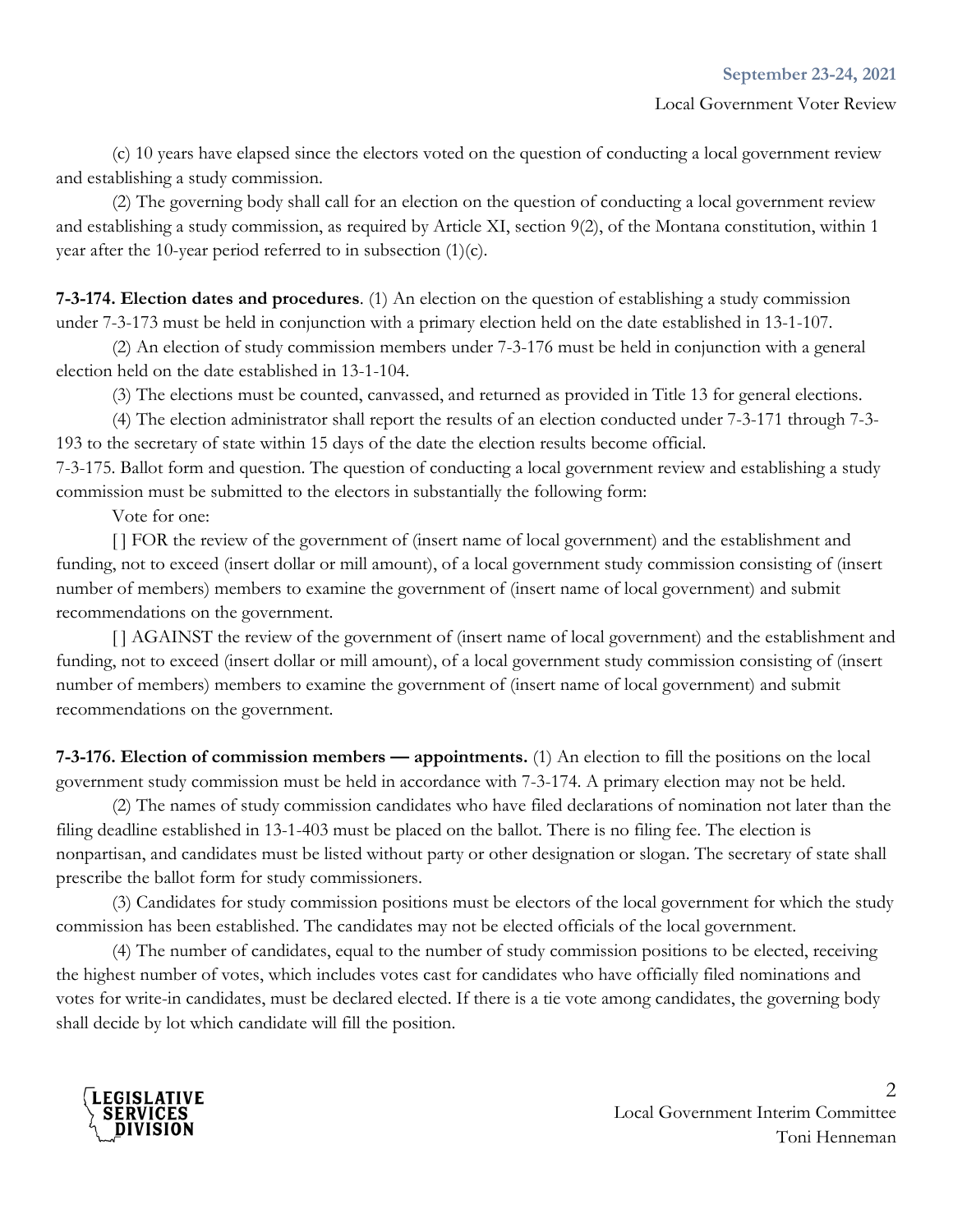(5) If the number of candidates filing for election is equal to or less than the number of positions to be filled, the election administrator and governing body shall proceed in accordance with 13-1-403(4) and (5). If the number of study commissioners elected is not equal to the number required to be selected, the presiding officer of the governing body, with the confirmation of the governing body, shall appoint the additional study commissioners within 20 days after the election. An elected official of the local government may not be appointed.

**7-3-177. Composition of study commission.** (1) The number of positions, which must be an odd number of not less than three, on the study commission shall be set out in the resolution or petition calling for the election on the question of reviewing the local government or local governments and establishing a study commission. If the election is called under the provisions of 7-3-173(1)(c), the study commission shall consist of three members unless the local governing body by resolution declares that a larger number shall be elected.

(2) Every study commission shall include as an ex officio nonvoting member a member of the governing body or an elected official or employee of the local government appointed by the governing body. The ex officio member must be appointed prior to the organization of the study commission provided for in 7-3-179.

**7-3-178. Term of office — vacancies — compensation.** (1) The term of office of study commission members begins on the day that their election to the study commission is declared or certified under 13-15-405 or on the day of their appointment and ends on the day of the vote on the alternative plan. If the alternative plan is adopted, the term continues for 90 days after the day of the vote on the alternative plan. If the commission recommends no alternative plan, the term ends 30 days after submission of the final report in accordance with 7-3-187.

(2) A vacancy on a study commission, including an ex officio member vacancy, must be determined in the same manner as a vacancy in municipal office as provided in 7-4-4111. A vacancy on a study commission must be filled by appointment by the governing body of the local government being studied by the commission. The appointment must be made within 30 days of the date the vacancy occurs.

(3) Members of the study commission may not receive compensation other than for actual and necessary expenses incurred in their official capacity.

**7-3-179. Organization of commission.** (1) Not later than 10 days after all members of the study commission have been elected or appointed, the study commission shall meet and organize at a time set by the presiding officer of the governing body of the local government that the study commission is to examine.

(2) At the first meeting of the study commission, the study commission may elect a temporary presiding officer, who will serve until a permanent presiding officer is selected.

**7-3-180. Cooperation of study commissions.** (1) Any two or more study commissions may cooperate in the conduct of their studies. A majority vote by each of the affected study commissions is required for a cooperative study.

(2) Cooperative studies do not preclude each study commission from making a separate report and recommendation.

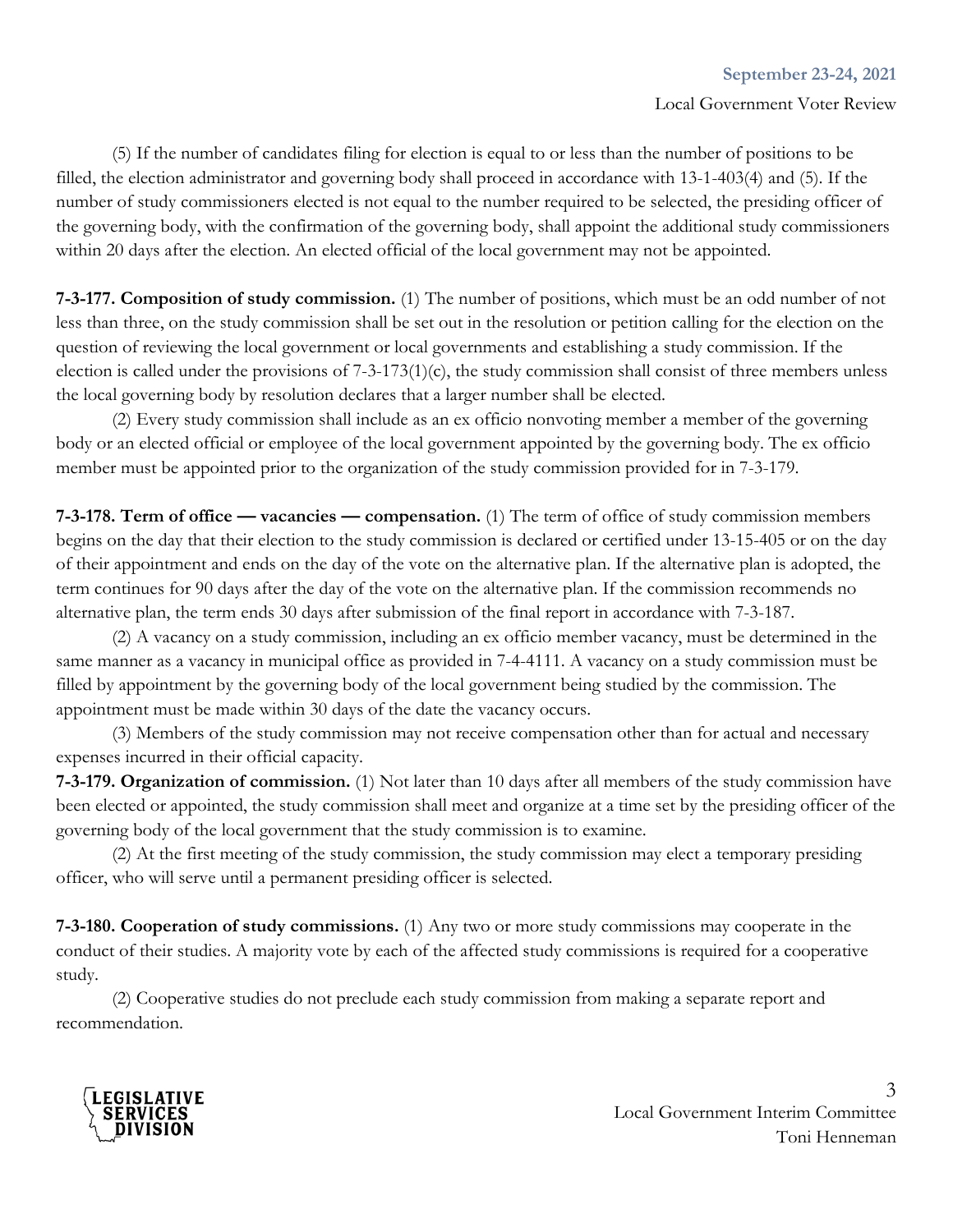**7-3-181. Conduct of business.** (1) Meetings of the study commission must be held upon the call of the presiding officer, the vice presiding officer in the absence or inability of the presiding officer, or a majority of the members. The presiding officer shall announce the time and place of the meetings of the study commission.

(2) The study commission shall maintain a written record of its proceedings and its finances. This record is open to inspection by a person at the office of the study commission during the office hours determined by the governing body by resolution after a public hearing and only if consented to by the presiding officer.

(3) A majority of the members of the study commission constitutes a quorum for the transaction of business, but a recommendation of a study commission does not have legal effect unless adopted by a majority of the whole number of members of the study commission.

(4) The study commission may adopt rules for its own organization and procedure.

**7-3-182. Open meetings and public involvement.** All meetings of the study commission are open to the public as provided in Title 2, chapter 3, part 2. The study commission shall hold public hearings and community forums and may use other suitable means to disseminate information, receive suggestions and comments, and stimulate public discussion of its purpose, progress, conclusions, and recommendations.

**7-3-183. Commission powers.** (1) A study commission may employ and fix the compensation and duties of necessary staff. State, municipal, and county officers and employees, at the request of the study commission and with the consent of the employing agency, may be granted leave with or without pay from their agency to serve as consultants to the study commission. If leave with pay is granted, they may receive no other compensation from the study commission except mileage and per diem.

(2) A study commission may contract and cooperate with other agencies, public or private, that it considers necessary for assistance in carrying out the purposes for which the commission was established. Upon request of the presiding officer of the study commission, state agencies, counties, and other local governments and the officers and employees of those entities shall furnish or make available to the commission information that may be necessary for carrying out the commission's function.

(3) A study commission may:

(a) establish advisory boards and committees, including on them persons who are not members of the study commission;

(b) retain consultants; and

(c) do any other act consistent with and reasonably required to perform its function.

**7-3-184. Financial administration.** (1) A study commission shall prepare a budget for each fiscal year that it is in existence and shall submit it to the local governing body for approval.

(2) (a) For the support of the study commission, for each fiscal year that the study commission is in existence, each local government under study shall appropriate an amount necessary to fund the study, and the local government may levy mills in excess of all other mill levies authorized by law to fund the appropriation for the support of the study commission.

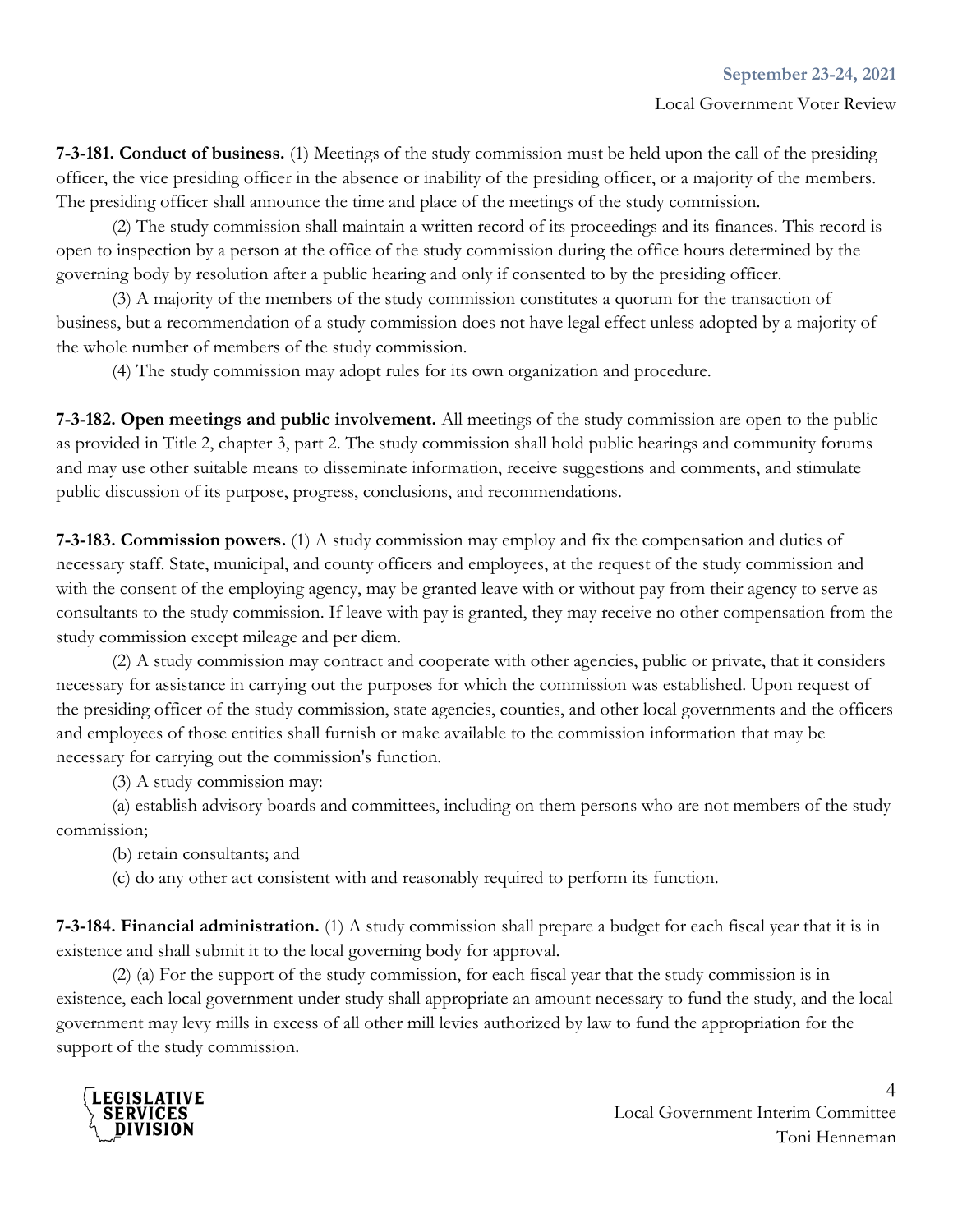#### Local Government Voter Review

(b) The local government shall provide office and meeting space and clerical assistance to the study commission. The cost of clerical assistance and other in-kind services provided by the local government may be used to partially fulfill the appropriation provision of subsection (2)(a).

(c) The local government may provide additional funds and other assistance.

(3) The study commission may apply for and accept available private, state, and federal money and may accept donations from any source.

(4) All money received by the study commission must be deposited with the local government finance administrator. The finance administrator is authorized to disburse appropriated money of the study commission on the study commission's order after approval of the budget by the governing body. Unexpended money of the study commission does not revert to the general fund of the local government at the end of the fiscal year but carries over to the study commission's appropriation for the following fiscal year. Upon termination of the study commission, unexpended money reverts to the general fund of the local government.

**7-3-185. Scope of study commission recommendations.** (1) (a) A study commission examining the government of a county may:

(i) recommend amendments to the existing plan of government;

(ii) recommend any plan of government authorized by Title 7, chapter 3, parts 1 through 6;

(iii) draft a charter;

(iv) recommend municipal-county consolidation or amendments to an existing consolidation;

(v) in cooperation with a study commission in an adjoining county, recommend county merger; or

(vi) submit no recommendation.

(b) In addition to one of the items in subsection (1)(a), a county study commission may recommend service consolidation or transfer in cooperation with a study commission of another county or with a study commission of one or more municipalities.

(2) (a) A study commission examining the government of a municipality may:

(i) recommend amendments to the existing plan of government;

(ii) recommend any plan of government authorized by Title 7, chapter 3, parts 1 through 6;

(iii) draft a charter;

(iv) recommend municipal-county consolidation;

(v) recommend disincorporation; or

(vi) submit no recommendation.

(b) In addition to one of the items in subsection (2)(a), a municipal study commission may recommend service consolidation or transfer in cooperation with:

(i) a county study commission;

(ii) a county study commission and one or more municipal study commissions; or

(iii) one or more municipal study commissions.

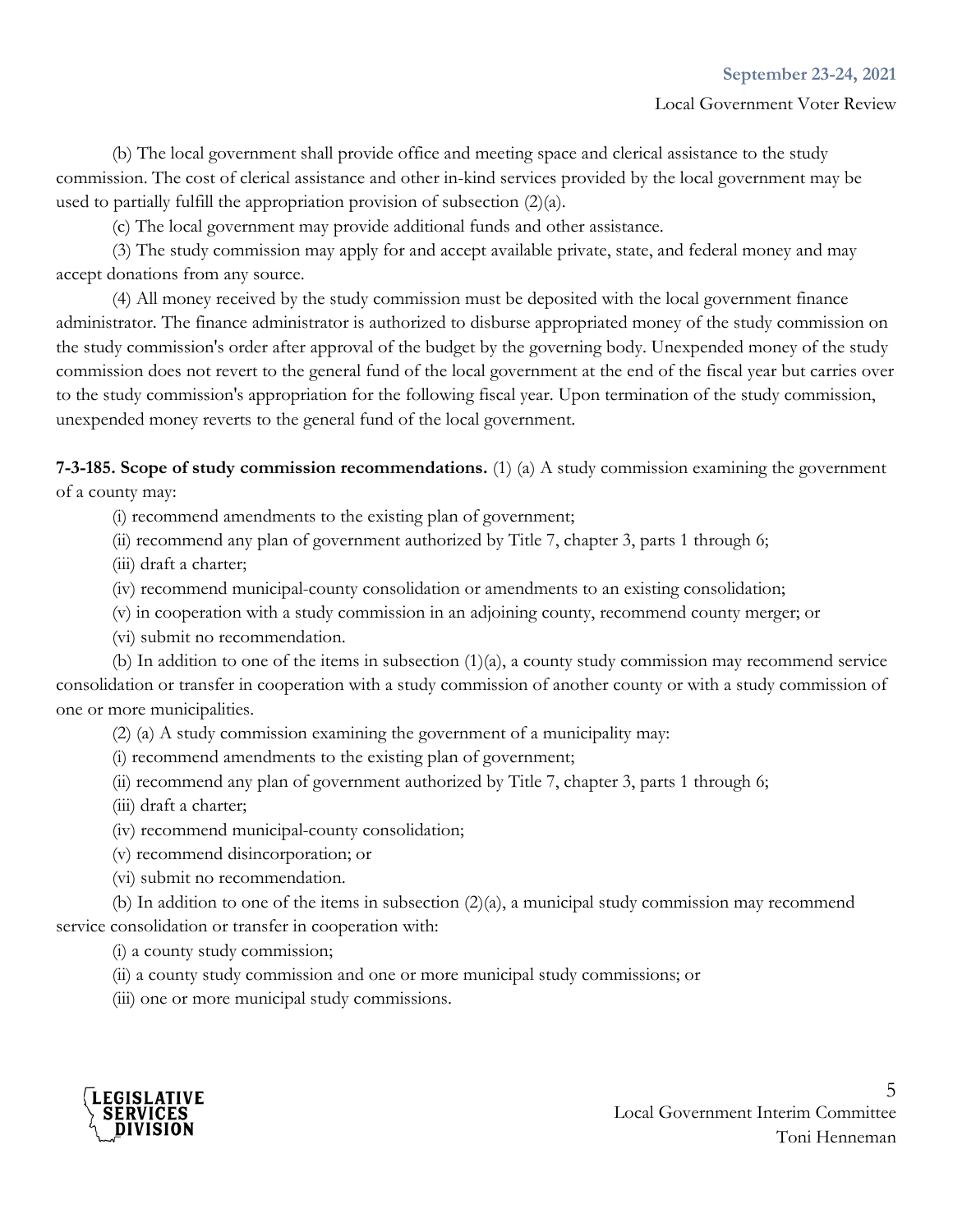**7-3-186. Study commission timetable.** (1) Each local government study commission shall, within 90 days of its organizational meeting, establish a timetable for its deliberations and actions. The timetable must be published in a local newspaper of general circulation. The timetable may be revised, but each revision must be republished.

(2) The timetable must provide, at a minimum, the following provisions, to be accomplished chronologically in the order presented:

(a) conduct one or more public hearings for the purpose of gathering information regarding the current form, functions, and problems of local government;

(b) formulate, reproduce, and distribute a tentative report, containing the same categories of information required to be included in the final report;

(c) conduct one or more public hearings on the tentative report; and

(d) adopt the final report of the commission and set the date for an election on the question of adopting a new plan of government pursuant to 7-3-192 or, if the study commission is not recommending any changes, publish and distribute the final report as provided in 7-3-187 within 60 days after the final report is adopted.

7-3-187. Final report. (1) A study commission shall adopt a final report. If the study commission recommends an alteration of a local government, the final report must contain the following materials and documents, each signed by a majority of the study commission members:

(a) those materials and documents required of a petition proposing an alteration of a local government in 7- 3-142;

(b) a certificate establishing the date of the election pursuant to 7-3-192 at which the alternative form of government or change in a plan of government is presented to the electors and a certificate establishing the form of the ballot question or questions; and

(c) a certificate establishing the dates of the first primary and general elections for officers of a new government if the proposal is approved and establishing the effective date of the proposal if approved.

(2) The final report must contain any minority report signed by members of the commission who do not support the majority proposal.

(3) If the study commission is not recommending any changes, its final report must indicate that changes are not recommended.

(4) The study commission shall file two copies of the final report with the department of administration, one of which the department shall forward to the state library. A copy of the final report must be certified by the study commission to the municipal or county records administrator within 30 days after the adoption of the final report.

(5) Sufficient copies of the final report must be prepared for public distribution. The final report must be available to the electors not later than 30 days prior to the election on the issue of adopting the alternative form or plan of government. Copies of the final report may be distributed to electors or residents of the local government or governments affected.

(6) After submission of the final report, the commission shall deposit copies of its minutes and other records with the county clerk and recorder.

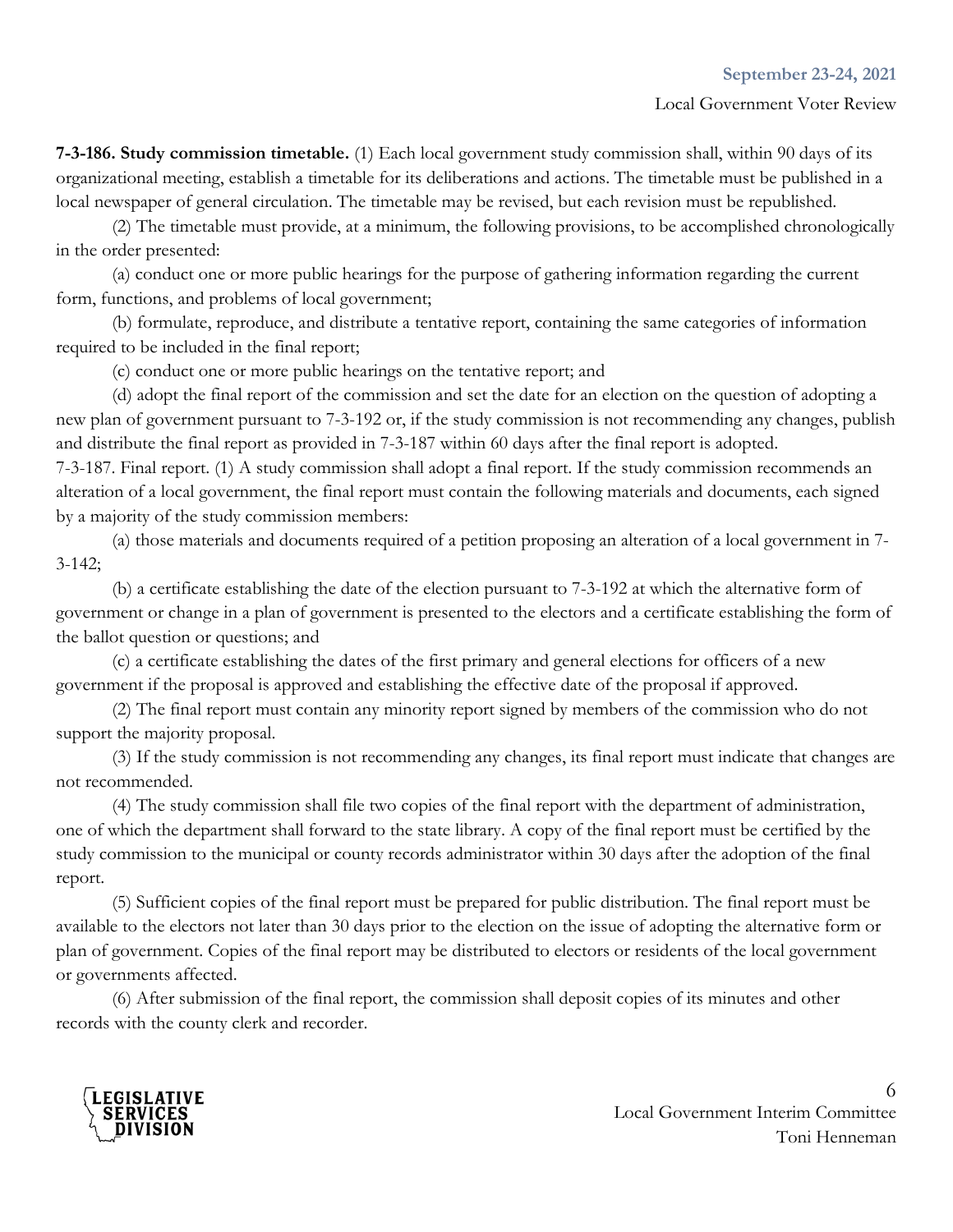**7-3-188. Special final report requirements — consolidation or county merger.** (1) Consolidation or merger may be placed on the ballot only by a joint report by cooperative study commissions.

(2) A final report, in addition to the material required in 7-3-187, must contain a consolidation plan if county-municipal consolidation or county merger is recommended. The consolidation plan must conform to the provisions and requirements relating to petitions in:

(a) 7-3-143 whenever county-municipal consolidation is recommended; or

(b) 7-3-144 whenever county merger is recommended.

**7-3-189. Special final report requirements for disincorporation.** If a study commission proposes municipal disincorporation, the final report shall contain the following additional material and documents:

- (1) a certificate of disincorporation instead of a plan of government; and
- (2) a recommended plan of disincorporation.

**7-3-190. Supplementary reports.** A study commission may prepare separate reports in addition to its final report. These reports may recommend consolidation of services and functions and indicate potential areas for interlocal agreements. Such reports shall be submitted to all appropriate governing bodies for reaction within 1 year.

**7-3-191. Publication of summary.** Each study commission shall publish once each week for 2 successive weeks in a newspaper of general circulation throughout the area of the affected local government a summary of its findings and recommendations, together with the address of a convenient public place where the text of its proposal may be obtained. The summary shall include a comparison of the existing and proposed plans of government.

**7-3-192. Election on recommendation.** (1) An alternative form or plan of government recommended by a study commission must be submitted to the voters in the same manner as provided in 7-3-149.

(2) Ballot requirements and treatment of suboptions on an alternative form or plan of government recommended by a study commission must be the same as for recommendations by petition as provided in 7-3-150 and 7-3-151.

**7-3-193. Application of other sections.** (1) Except as provided in subsection (2) of this section, the provisions of 7-3-122 and 7-3-152 through 7-3-161 apply to the adoption of an alternative form or plan of government upon recommendation by a study commission.

(2) (a) The presiding officer of the study commission and not the presiding officer of the governing body shall certify documents under 7-3-153.

(b) The study commission and not the governing body shall prepare an advisory plan for orderly transition to a new form or plan of government under 7-3-157.

(c) A study commission plan may provide for existing elected officers under 7-3-158(4).